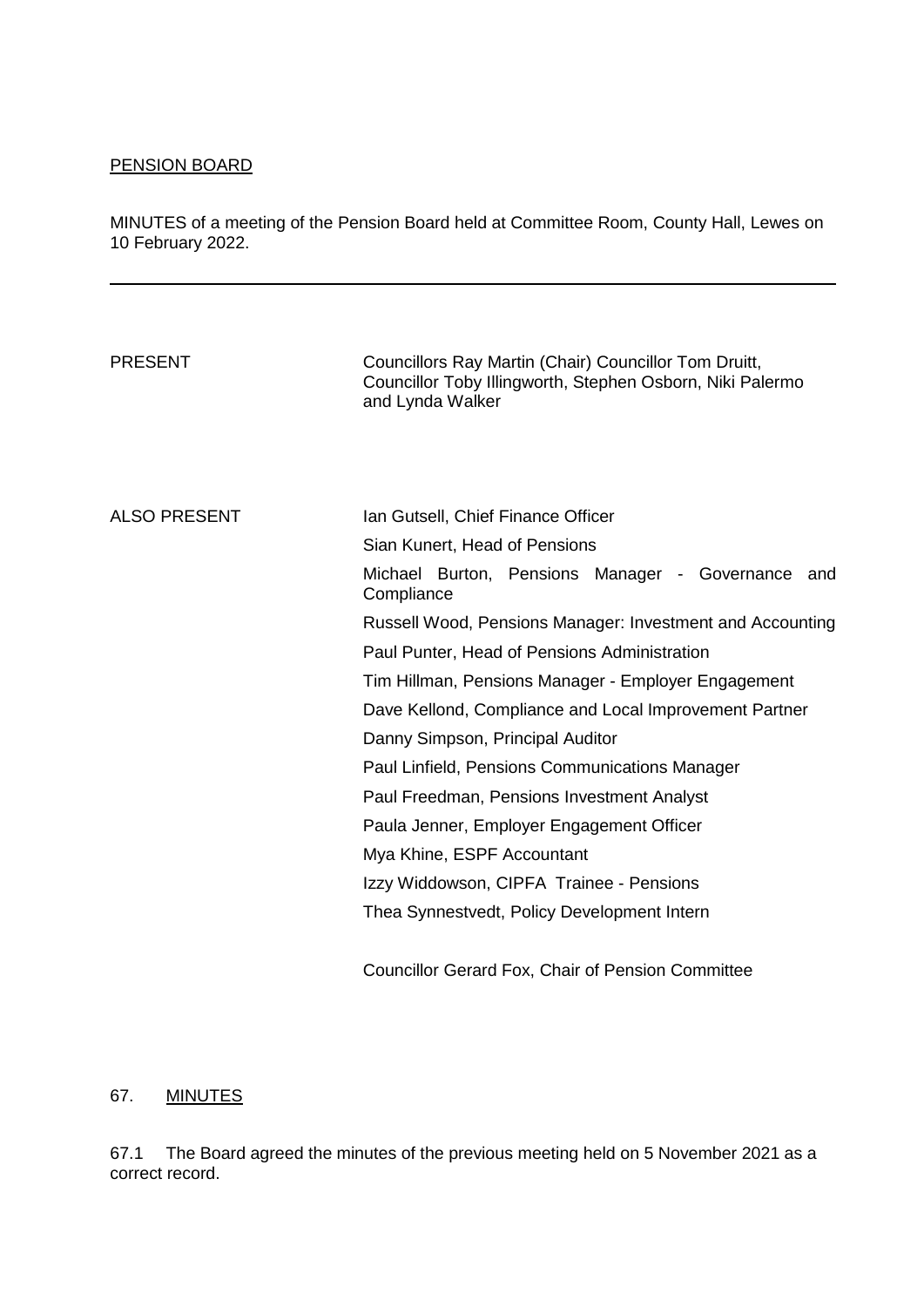### 68. APOLOGIES FOR ABSENCE

68.1 There were no apologies for absence.

### 69. DISCLOSURE OF INTERESTS

69.1 There were no disclosures of interests.

### 70. URGENT ITEMS

70.1 There were none.

## 71. PENSION COMMITTEE AGENDA

71.1 The Board considered a report containing the draft agenda for the Pension Board meeting due to be held on 24th February 2022.The Pension Board discussed the draft agenda for the Pension Committee and noted that with the exception of the investment report items, all other reports were being considered by the Board. Russell Wood (RW) Pensions Manager - Investment and Accounting outlined that the investment report will cover the outcomes of the search for global infrastructure and fixed income investments as part of the implementation of the agreed investment strategy.

71.2 A discussion was held on the progress of divestment from fossil fuel investments and Brighton and Hove City Council's (BHCC) request for representation on the Pension Committee following a deputation that had been received by BHCC. It was agreed that Councillor Tom Druitt (TD) would produce a report on representation proposals to be shared with the Chair by end of February and to be considered at the next Pension Board meeting in June 2022.

71.3 The Board RESOLVED to note the report.

## 72. GOVERNANCE REPORT

72.1 The Board considered a report providing an update on various governance issues relating to Local Government Pension Schemes (LGPS) and the East Sussex Pension Fund (ESPF or the Fund), including changes in legislation and regulations.

72.2 Cllr Toby Illingworth (TI) asked what the impact of the increase in National Minimum Pension Age (NMPA) from 55 to 57 on 6 April 2028 would be on the Fund.

72.3 Michael Burton (MB), Pensions Manager - Governance and Compliance, outlined that any impacts on the Fund will be taken into account in future triennial valuations. The Chair commented that in actuarial terms the impact on the Fund will be broadly neutral.

72.4 MB provided an update on the appointment of a new Board scheme member representative to replace Diana Pogson. It is anticipated that the appointment will be made by the Governance Committee at the beginning of March and a replacement will be in place for the June Pension Board meeting.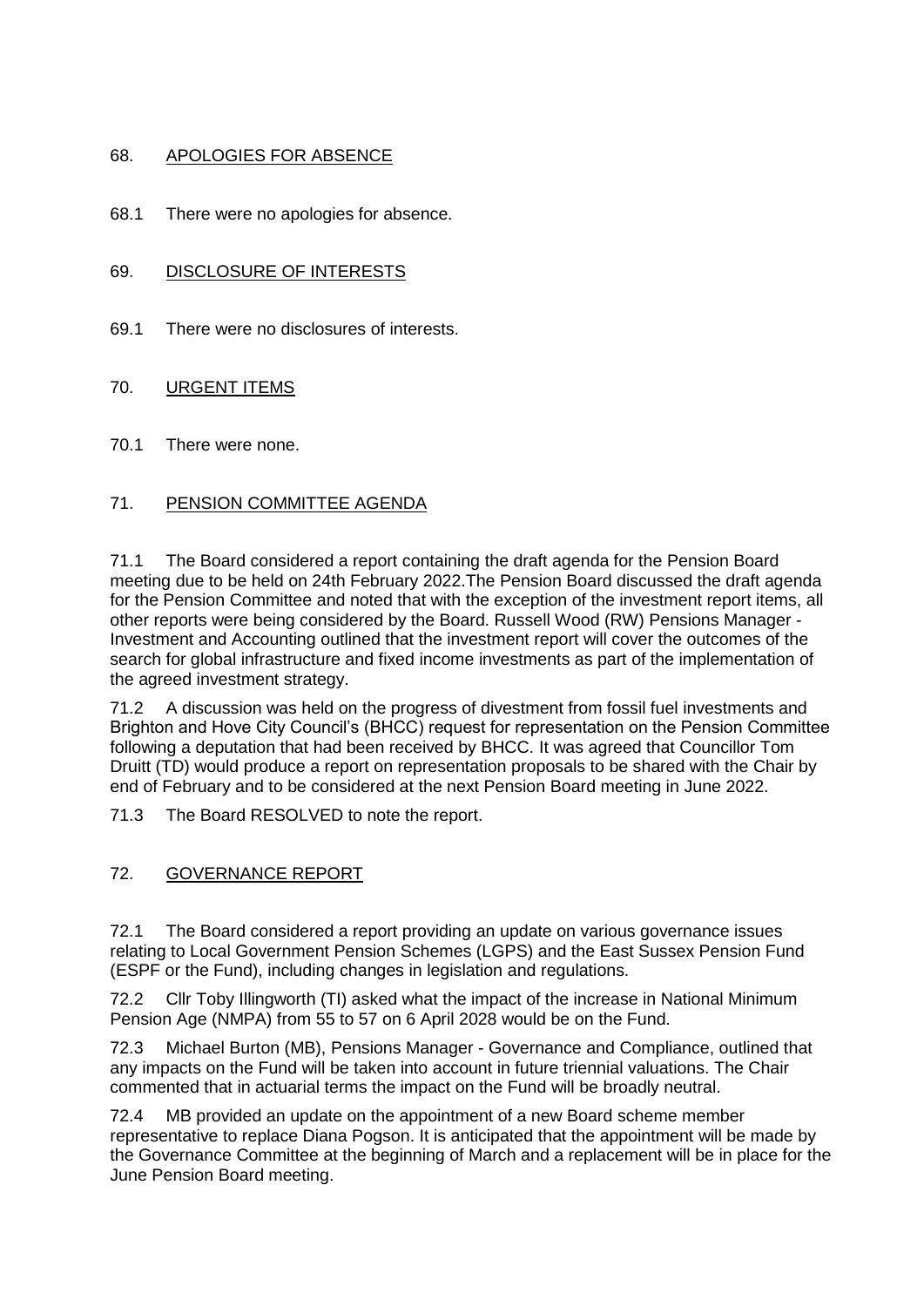72.5 The Chair asked for the Board member's views on increasing the number of employer and member representatives to four each to broaden representation on the Board. The Board discussed the Chair's suggestion and agreed to ask officers to explore the impact of changing the Board membership and to provide information on the composition of other Pension Boards for comparison.

72.6 The Board discussed the proposals for pension board member representation on the ACCESS Pool Joint Committee. The Chair outlined the current proposal which is for the eleven pension boards of the pension funds in the ACCESS Pool to nominate one representative (either employer or member representative), who will take turns in rotation to sit on the Committee. This would mean the pension board representative would change for each meeting and would give no opportunity for the representative to build up their knowledge of the issues under discussion. A more permanent representative, nominated for a longer term may be preferable. In addition, mechanisms would need to be agreed to ensure adequate feedback and representation of issues of concern to the various pension boards.

72.7 Lynda Walker (LW) commented that having some representation on the ACCESS Pool Joint Committee is to be welcomed and there has been a longstanding request to have member representation. Cllr Gerard Fox (GF), Chair of the Pension Committee, commented that the Scheme Advisory Board (SAB) had talked about a number of models to allow greater oversight by pension boards. Alternative suggestions for representation had been discussed by the Joint Committee, and the Pension Board could express an opinion if they feel the current proposals are not adequate.

72.8 The Board agreed that the Chair should write to ACCESS to say that the Pension Board does not consider having a rotating representative is satisfactory for the reasons discussed. The East Sussex Pension Board would prefer a model with a more permanent representative and arrangements to ensure a wider pension board representation and a mechanism for the dissemination of information.

72.9 BM outlined the offer and costs for an online video learning academy from Hymans Robertson to cover a range of pensions issues and invited views from the Board on whether this resource would be useful and should be purchased.

72.10 The Board expressed mixed views on whether the online resource would be used and whether it would be useful. The Board asked if a trial could be arranged so that Board members could assess the usefulness of the material.

72.11 MB responded that it might not be possible to arrange a trial and the offer was on a cost per user licence. The purchase of a smaller number of licences could be explored. Paul Punter (PP) Head of Pensions Administration explained that he could make a number of training modules available which are part of the Heywood pensions administration system.

72.12 The Board expressed the view that it would be more prudent to explore the use of the training resource from Heywood first and agreed to recommend to the Pension Committee that the online training offer from Hymans Robertson is not taken forward at this point in time.

72.13 The Board RESOLVED to:

1) Note the change to normal minimum pension age and the possible change to the state pension age;

2) Note the possible additional requirement for dealing with transfer requests involving Additional Voluntary Contribution (AVC) benefits;

3) Note the change to audit deadlines;

4) Note the Government Actuary's Department (GAD) report on the 2019 Valuation across the LGPS;

5) Note the ongoing steps being taken to fill the Pension Board vacancy;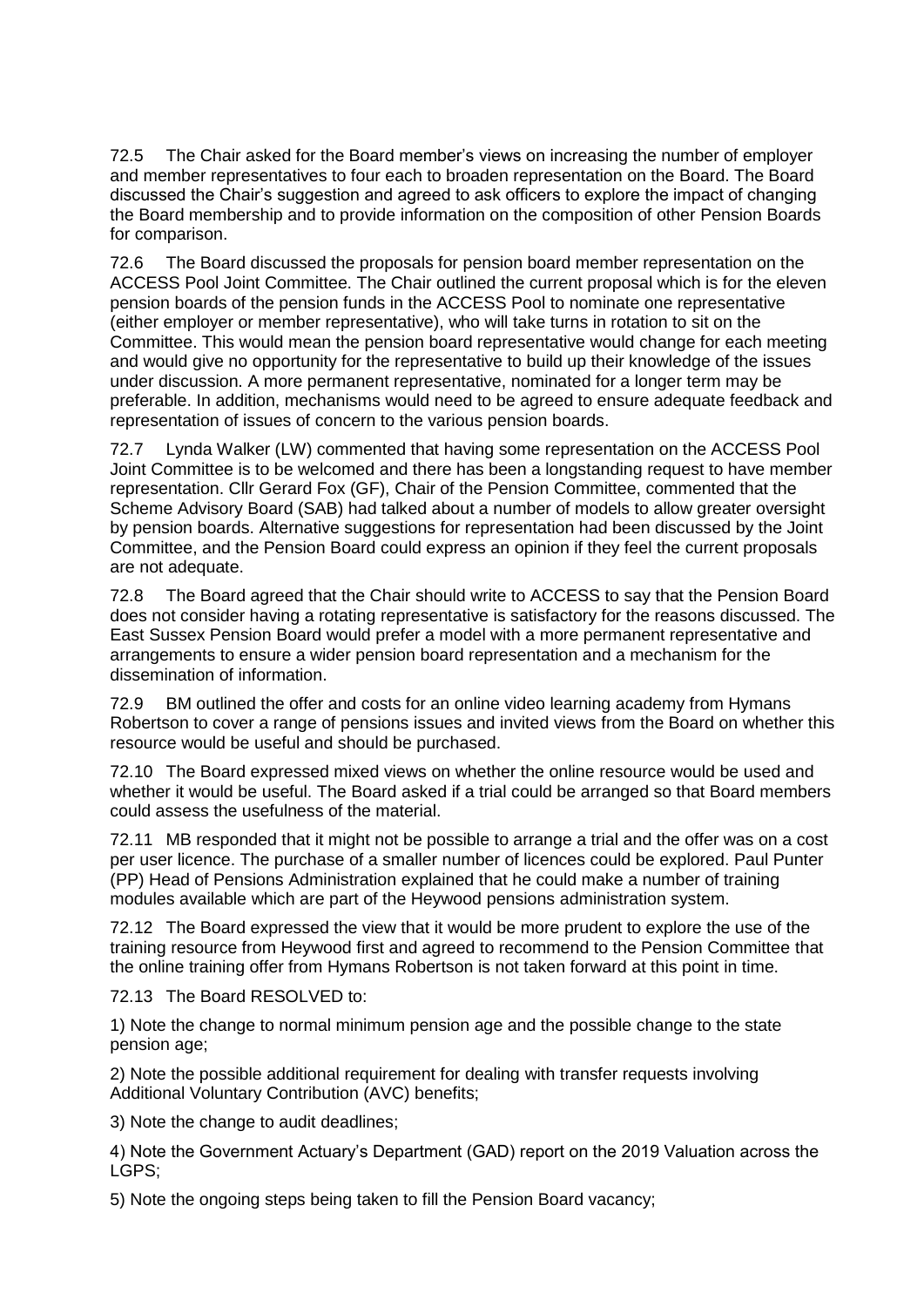6) Agree that the Chair should write to the ACCESS Pool regarding pension board representation as detailed in paragraph 72.8 (above) regarding ways improve pension board member representation in the ACCESS Pool; and

7) Recommend to the Pension Committee that the online learning academy offer from Hymans Robertson is not taken forward at this point in time.

### 73. EMPLOYER AND CONTRIBUTIONS REPORT

73.1 The Board considered a report providing updates on Employer Engagement activities including the i-Connect project, communications, and the collection of Employer contributions.

73.2 TD asked if the issues BHCC had with i-Connect had been resolved.

73.3 Tim Hillman (TH), Pensions Manager - Employer Engagement, responded that there are ongoing conversations with BHCC to resolve the issues and the BHCC payroll provider has built a template for the data transfer using i-Connect. There is still some work to be done to resolve some end of year queries so that a member match can be run between the BHCC payroll and ESPF pension administration system to identify any discrepancies.

73.4 The Chair noted that the team had created some Fund specific specifications for i-Connect and asked if this would mean the team would have to go back and repeat work with employers who were already using i-Connect.

73.5 TH responded that the work on specifications related mainly to how different payroll systems treat employees with more than one role (e.g. by creating more than one personal identification number for an employee, when i-Connect may only recognise one). This has now been resolved and will not impact existing i-Connect users.

73.6 TI asked if the team are on track to rollout and onboard all employers onto the i-Connect system.

73.7 TH responded that the original target was to complete the project by the end of March 2022. This has been delayed by the need to produce the Fund specific specifications and time has been taken to speak to other local authorities using i-Connect to cover any other issues that might be encountered with the implementation. It was important to get the process right and have the capacity in the team and the Pension Administration Team (PAT) to carry out the necessary work. Consequently, the target is now the end of December 2022 to have all employers using i-Connect. Paul Punter (PP) Head of Pension Administration added that most pension funds only get a number of the larger employers to use i-Connect whereas the ESPF is aiming to get all employers to use it, so the scale of the work is different.

73.8 TH introduced the new Pensions Communications Manager, Paul Lindfield (PL), to the Board. PL will take over chairing of the Communications Working Group. PL outlined that the website will be the focus for communication with members and he is exploring a number things such as making sure the information is accessible, explaining what the Fund is doing for members and member surveys. It is hoped the website will fill the gap in communication with members identified by the Board.

73.9 LW welcomed the appointment of the Pensions Communications Manager and outlined her interest in making sure members get the information they are looking for or are interested in. LW offered to forward a summary of the types of questions and requests she receives from members.

73.10 TH outlined the work being undertaken on employer contributions. He reported that there did not appear to be one single cause behind late payments and the team is using regular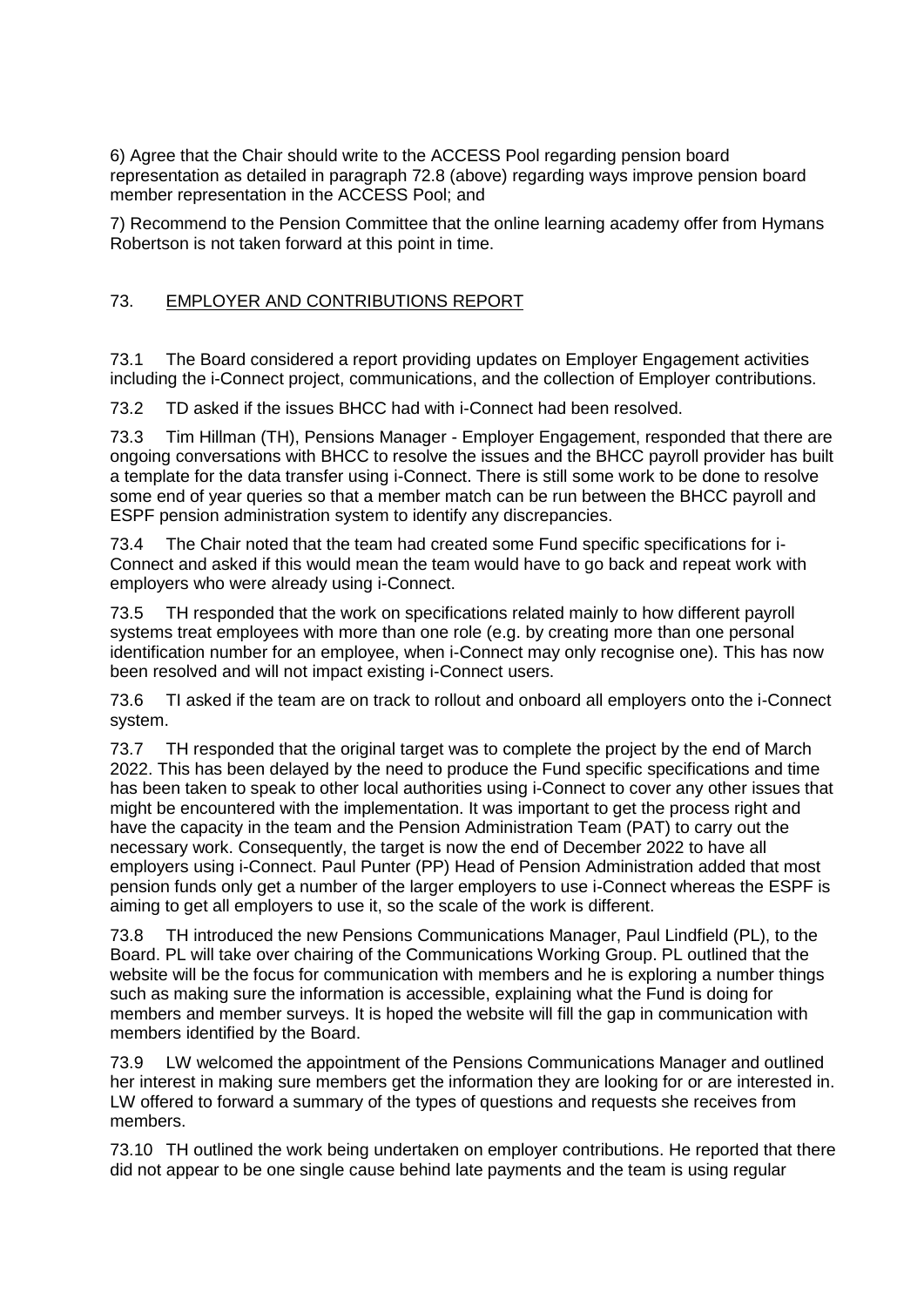reminders and issuing administration charges to persistent late payers to tackle late payments. The Board noted the good progress that is being made on this issue.

73.11 The Board RESOLVED to note the report.

# 74. PENSIONS ADMINISTRATION REPORT

74.1 The Board considered a report providing an update on matters relating to Pensions Administration activities.

74.2 The Board discussed the performance information contained in appendix 1 of the report. The Chair asked about the Retirement Notification key performance indicator (KPI) and whether the performance reflected a shorter time to carry out this task. TD asked for an explanation of the variation in the performance of the Transfers in Quotation Value, which was good at the beginning of the year but a little more variable later on.

74.3 Paul Punter (PP) Head of Pension Administration responded that the time allowed for the Retirement Notification task had been reduced which is reflected in the KPI information. Had the old KPI remained in place the December result would have been 97%. Staff training and a reduction in the number of processes for the Transfers in Quotation Value task led to an improvement in performance at the beginning of the year. Since then, work volumes have been going up and the nature of some of the tasks has changed requiring more time to complete them. The chart shows two key staff were also seconded to projects for the month which impacted the checking resource available. PP said he would like to review the suitability of the new KPIs in say six months. PP commented that he is happy with the overall performance against the KPIs which is at 95%.

74.4 LW asked what progress had been made to fill the vacant posts and bring staffing levels up to the full complement of staff.

74.5 PP outlined that the recruitment to the vacant posts had been delayed slightly by the need to check and establish new gradings for each of the posts. This process is expected to be completed very shortly now that the technical nature of the pension administration roles has been clarified. The need to fill the vacant posts is acknowledged and the hard work of the team throughout the pandemic has been recognised.

74.6 PP reported that helpdesk performance has improved with lower abandoned call rates and improving call answering times. The helpdesk is answering or clearing 85% of the enquiries it receives, with the rest passed to the Pension Administration Team (PAT) for resolution. There is still room for improvement, but overall PP is happy with the service the team is getting from the helpdesk. LW commented that she is getting fewer comments from members about the helpdesk and performance appears to be better.

74.7 The Board RESOLVED to note the updates contained in the report.

## 75. ADDITIONAL VOLUNTARY CONTRIBUTIONS (AVC) REVIEW

75.1 The Board considered a report on the Additional Voluntary Contribution (AVC) scheme arrangements for the Pension Fund. PP outlined that the report had been requested following concerns about the administration performance of the existing AVC provider Prudential.

75.2 The Chair asked what proportion of the Fund's members are paying into the AVC scheme.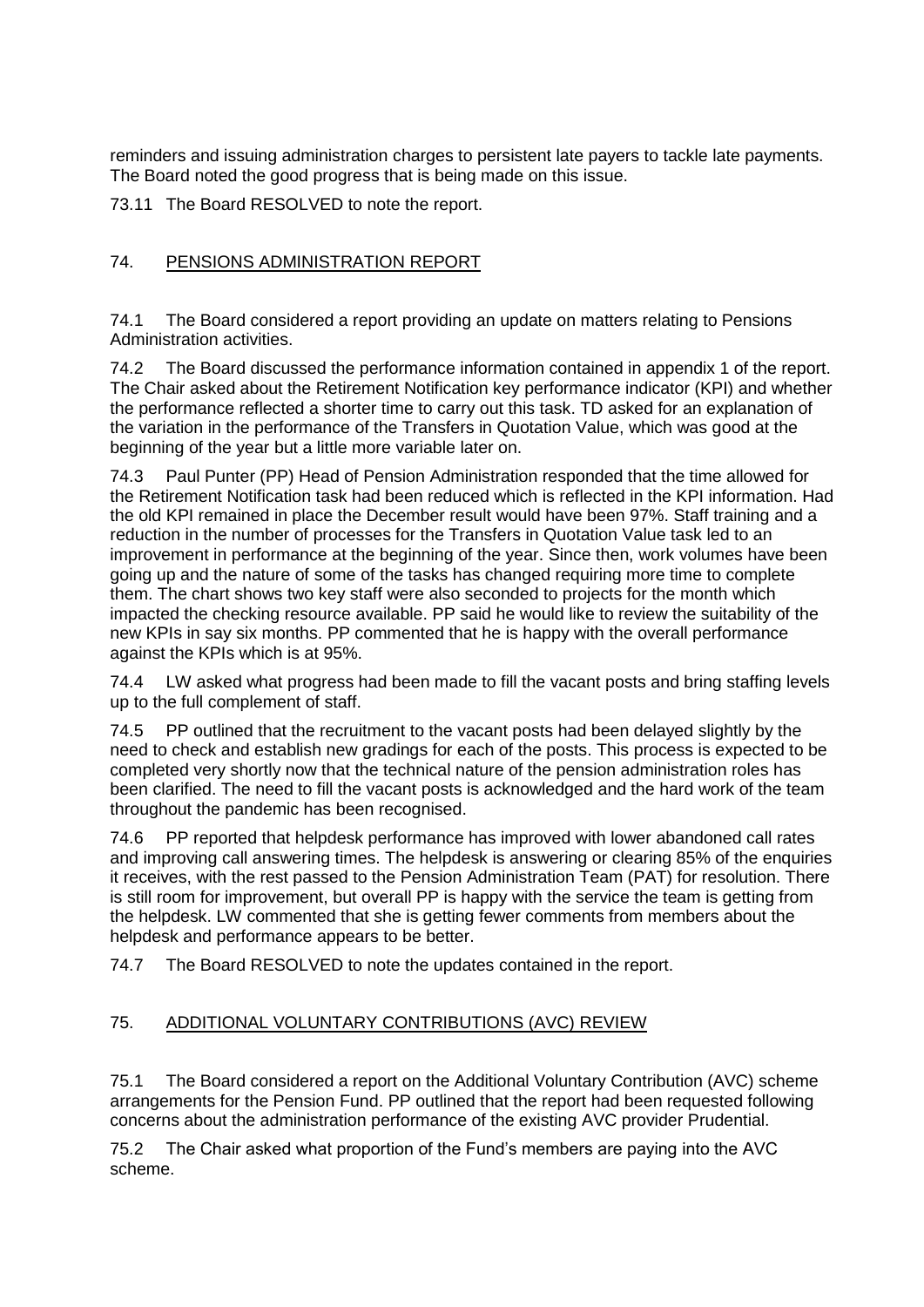75.3 PP responded that around 3% of members are paying into the AVC scheme. This relatively low figure may be due to the relatively high level of the main scheme contributions.

75.4 The Board discussed the performance of the AVC scheme and the range of funds available for members to invest in under the scheme. There are around ten funds that members of the AVC scheme can choose from which include an environmental, social, and governance fund. In addition, there are two lifestyle funds. Each fund has different levels of investment risk and potential return. It was noted that most AVC members invest in the default (with profits) or multiple funds, which suggests they understand risk.

75.5 TD ask for clarification on the relationship between the ESPF and the AVC provider and asked whether the service issues had been cushioned by the Fund.

75.6 PP responded that the contract for the provision of the AVC scheme is between the ESPF and the AVC provider who deals with all enquiries, benefits, and transfers etc. Any contributions are paid directly to Prudential by the employers. As such, the ESPF has a fiduciary duty to monitor the performance of the AVC provider. The Fund has sought to cushion the service issues experienced by members and has helped to ensure members have not been affected financially. Prudential have committed to ensure late contributions are invested at prices on the day they should have been invested if in the members best interests and late settlements are being compensated.

75.7 The Chair asked what the Board is being asked to recommend.

75.8 PP responded that he is satisfied that most of the administration performance issues and complaints about the current provider have been resolved. The Standard and Poors rating of the provider remains at A+. Therefore, there is no need to change provider at this point in time, but both administration and investment performance should be monitored regularly by the Committee. There is also a need to consider the suitability of the fund choices being made available and particularly the default fund.

75.9 TI asked for more details of the performance of the AVC fund investments against benchmarks.

75.10 PP outlined that that the performance of AVC investments is generally good, and more detailed information could be provided at the next meeting.

75.11 LW agreed that the performance of the AVC provider should be monitored regularly as this would be best practice in terms of governance and oversight. As Prudential had acted to resolve the complaints and service issues, there would appear to be no reason to change AVC provider at the moment.

75.12 The Board RESOLVED to:

1) advise the Pension Committee that the administration performance issues with the AVC provider have been resolved and there is no need to undertake a full market review of AVC providers at this point in time; and

2) recommend that the performance and investments of the AVC provider are monitored regularly through an annual report.

#### 76. INTERNAL AUDIT REPORTS

76.1 The Board considered three internal audit reports contained in appendices 1-3 of the report and the Internal Audit Strategy for Pensions and Annual Plan 2022/23 (appendix 4).

76.2 Dany Simpson (DS), Principal Auditor outlined the positive outcomes of the audits and summarised the main changes to the Annual Plan which are: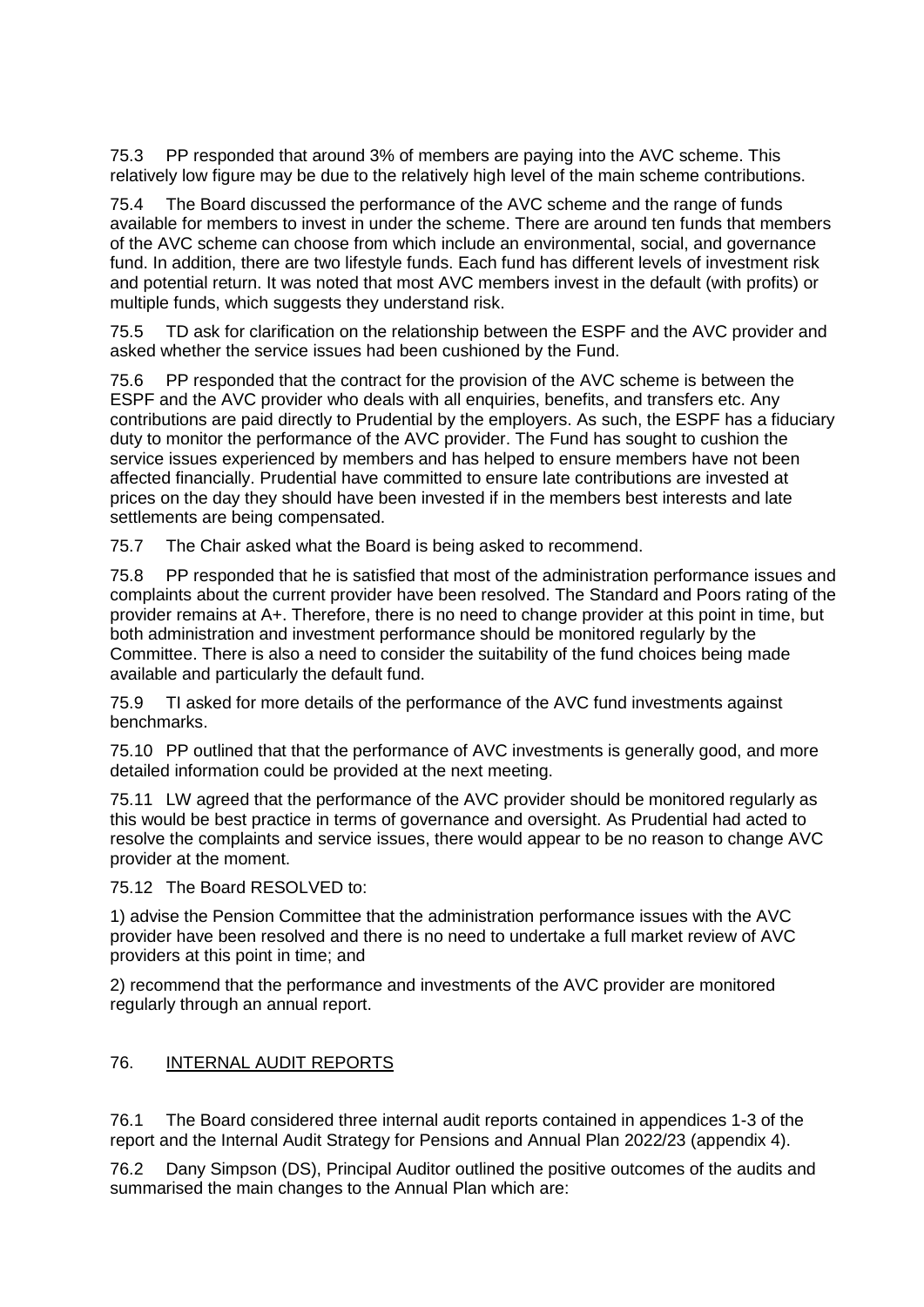- Compliance testing will be included as part of other audits rather than being a separate audit;
- The audit of the pension administration will be divided into two parts: cash management and administration of benefits;
- There are two ICT audits planned for the coming year on i-Connect and cyber security (these will change in future years).

76.3 The Board RESOLVED to:

1) Note the internal audit reports; and

2) Recommend approval of the Internal Audit Strategy for Pensions and Annual Plan 2022/23 to the Pension Committee.

## 77. EAST SUSSEX PENSION FUND BUSINESS PLAN AND BUDGET 2022/23

77.1 The Board considered a report on the quarter 3 budget outturn for 2021/22 and the ESPF Business Plan and Budget for 2022/23.

77.2 RW outlined that the forecast outturn for the ESPF budget for the current financial year has decreased substantially since the last report. This has mainly been due to a reduction in investment fees, actuarial costs, an underspend on Fund officer's salary costs and an adjustment to the way the cost of the Heywood software licence fee is accounted. The Custodian costs have increased due to the major changes to the Investment Strategy which are being implemented.

77.3 The Chair asked officers to confirm whether the long-term running costs of the Fund will be around £7 million per annum.

77.4 RW confirm that the long-term running cost will be around £7 million per annum, and the increased use of the ACCESS Pool may lower investment fees further as management fees tend to be deducted from the investment fund rather than being invoiced separately.

77.5 The Board RESOLVED to:

1) note the forecast 2021/22 Q3 outturn position for the ESPF; and

2) note the ESPF Business Plan and Budget for 2022/23 in Appendix 1 of the report.

## 78. PENSION FUND RISK REGISTER

78.1 The Board considered a report on the updated risk register for the Fund. Sian Kunert (SK) Head of Pensions outlined the main changes to the risk register.

78.2 The Pension Board RESOLVED to:

1) Note the change to risk A4 to cover wider separation from Orbis rather than Pension Administration;

2) Note the addition of Ransomware to the existing Cyber Security risk; and

3) Note the addition of risk A7, covering East Sussex County Council's (ESCC's) Modernising Back Office Systems (MBOS) project.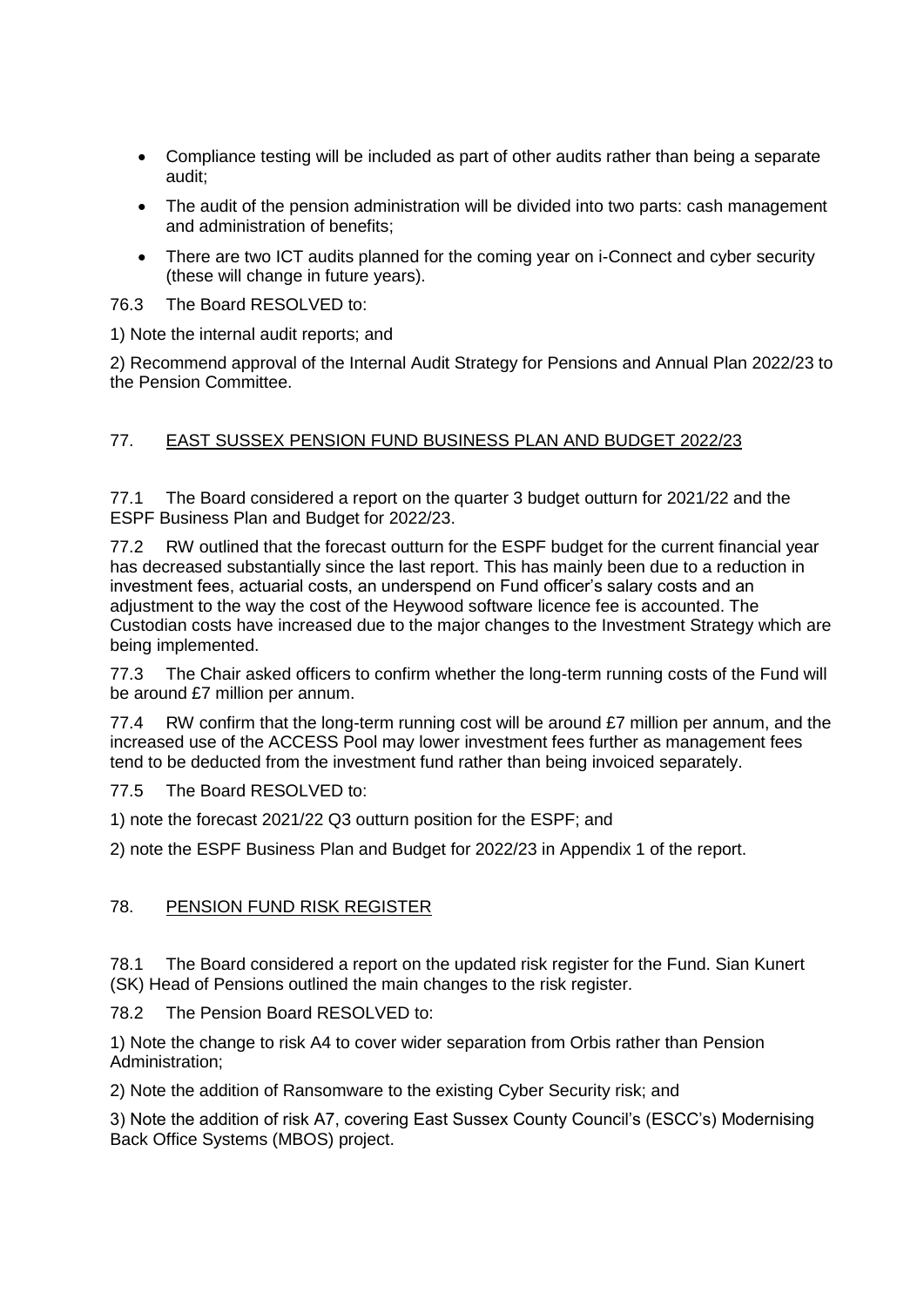# 79. WORK PROGRAMME

79.1 The considered report on the combined Pension Board and Pension Committee work programme.

79.2 The Chair outlined that a report on the deputation to BHCC regarding Pension Committee membership will be prepared by TD by the end of February and it was agreed to add this to the Pension Board work programme for the meeting in June 2022 (as discussed in paragraph 71.2 above).

79.3 SK summarised the changes to the work programme and the additional reports that will be presented at the June meeting which will include the Covenant report and the Pension Board Annual Report. Mariana Obetzanova the Pensions Training Coordinator has recently emailed Board members with a number of training opportunities and SK invited the Board to report any training events they had attended since the last meeting.

79.4 The Chair requested that the time allowed for the June meeting be extended by an hour due to the length of the agenda and a revised meeting invitation be sent out. It was proposed that the June meeting be held in person to allow Board members to meet each other, including the new member representative.

79.5 The Board RESOLVED to agree the work programme together with the addition to the June 2022 Pension Board meeting of an item on the deputation to BHCC as detailed in paragraph 79.2 above.

### 80. ANY OTHER NON-EXEMPT ITEMS PREVIOUSLY NOTIFIED UNDER AGENDA ITEM 4

80.1 There were none.

## 81. EXCLUSION OF THE PUBLIC AND PRESS

81.1 The Board RESOLVED to exclude the public and press from the meeting for the remaining agenda item on the grounds that if the public and press were present there would be disclosure to them of exempt information as specified in paragraph 3 of Part 1 of the Local Government Act 1972 (as amended), namely information relating to the financial or business affairs of any particular person (including the authority holding that information).

#### 82. PENSION FUND BREACHES LOG

82.1 The Board considered a report providing an update on the Breaches Log and outstanding or new Internal Dispute Resolution Procedure (IDRP) cases.

82.2 A summary of the discussion is set out in an exempt minute.

82.3 The Board RESOLVED to agree actions which are set out in an exempt minute.